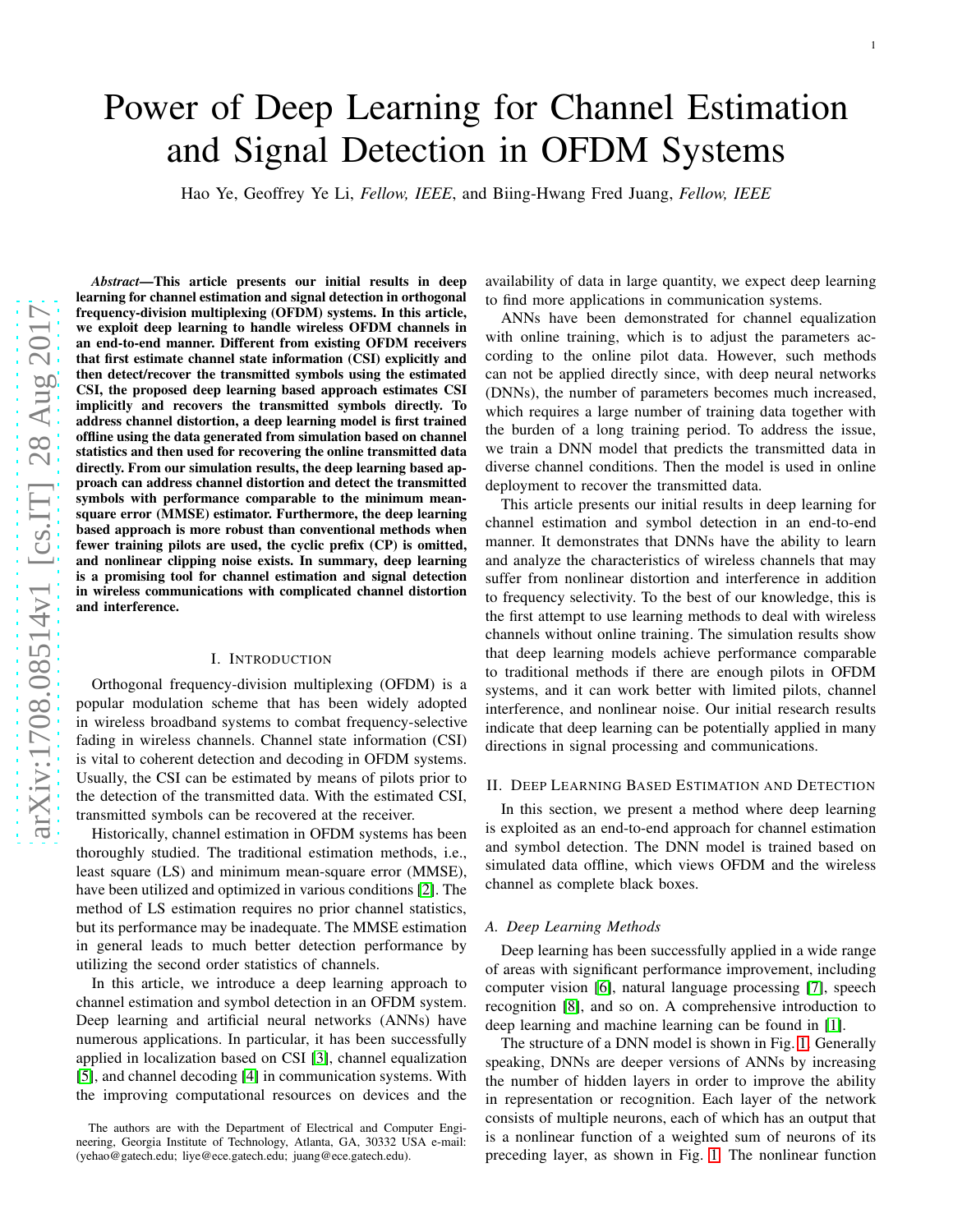

<span id="page-1-0"></span>Fig. 1. An example of deep learning models.

may be the Sigmoid function, or the Relu function, defined as  $f_S(a) = \frac{1}{1+e^{-a}}$ , and  $f_R(a) = \max(0, a)$ , respectively. Hence, the output of the network z is a cascade of nonlinear transformation of input data I, mathematically expressed as

$$
\mathbf{z} = f(\mathbf{I}, \boldsymbol{\theta}) = f^{(L-1)}(f^{(L-2)}(\cdots f^{(1)}(\mathbf{I}))), \quad (1)
$$

where L stands for the number of layers, and  $\theta$  denotes the weights of the neural network. The parameters of the model are the weights for the neurons, which need to be optimized before the online deployment. The optimal weights are usually learned on a training set, with known desired outputs.

## *B. System Architecture*



<span id="page-1-1"></span>Fig. 2. System model.

The architecture of the OFDM system with deep learning based channel estimation and signal detection is illustrated in Fig. [2.](#page-1-1) The baseband OFDM system is the same as the conventional ones. On the transmitter side, the transmitted symbols inserted with pilots are first converted to a paralleled data stream, then the inverse discrete Fourier transform (IDFT) is used to convert the signal from the frequency domain to the time domain. After that, a cyclic prefix (CP) is inserted to mitigate the inter-symbol interference (ISI). The length of the CP should be no shorter than the max delay spread of the channel.

2

We consider a sample-spaced multi-path channel described by complex random variables  ${h(n)}_{n=0}^{N-1}$ . Thus the received signal,  $y(n)$ , can be expressed as

$$
y(n) = x(n) \otimes h(n) + w(n), \tag{2}
$$

where  $\otimes$  denotes the circular convolution while  $x(n)$  and  $w(n)$  represent the transmitted signal and the additive white Gaussian noise (AWGN), respectively. After removing the CP and performing DFT, the received frequency domain signal is

$$
Y(k) = X(k)H(k) + W(k),\tag{3}
$$

where  $Y(k)$ ,  $X(k)$ ,  $H(k)$ , and  $W(k)$  are the DFT of  $y(n)$ ,  $x(n)$ ,  $h(n)$  and  $w(n)$ , respectively.

We assume that the pilot symbols are in the first OFDM block while the following OFDM blocks consist of the transmitted data. Together they form a *frame*. The channel can be treated as constant spanning over the pilot block and the data blocks, but change from one frame to another. The DNN model takes as input the received data consisting of one pilot block and one data block in our initial study, and recovers the transmitted data in an end-to-end manner.

As shown in Fig. [2,](#page-1-1) to obtain an effective DNN model for joint channel estimation and symbol detection, two stages are included. In the offline training stage, the model is trained with the received OFDM samples that are generated with variant information sequences and under diverse channel conditions with certain statistical properties, such as typical urban or hilly terrain delay profile. In the online deployment stage, the DNN model generates the output that recovers the transmitted data without explicitly estimating the wireless channel.

#### *C. Model Training*

The models are trained by viewing OFDM modulation and the wireless channels as black boxes. Historically, researchers have developed many channel models for CSI that well describe the real channels in terms of channel statistics. With these channel models, the training data can be obtained by simulation. In each simulation, a random data sequence is first generated as the transmitted symbols and the correspondent OFDM frame is formed with pilot symbols. The current random channel state is simulated based on the channel models. The received OFDM signal is obtained based on the OFDM frames undergoing the current channel distortion, including the channel noise. The received signal and the original transmitted data are collected as the training data. The model is trained to minimize the difference between the output of the neural network and the transmitted data. The difference can be portrayed in several ways. In our experiment settings, we choose the  $L_2$  loss,

$$
L_2 = \frac{1}{N} \sum_{k} (\hat{X}(k) - X(k))^2,
$$
 (4)

where  $\hat{X}(k)$  is the prediction and  $X(k)$  is the supervision message, which is the transmitted symbols in this situation.

The DNN model we use consists of five layers, three of which are hidden layers. The numbers of neurons in each layers are 256, 500, 250, 120, 16. The input number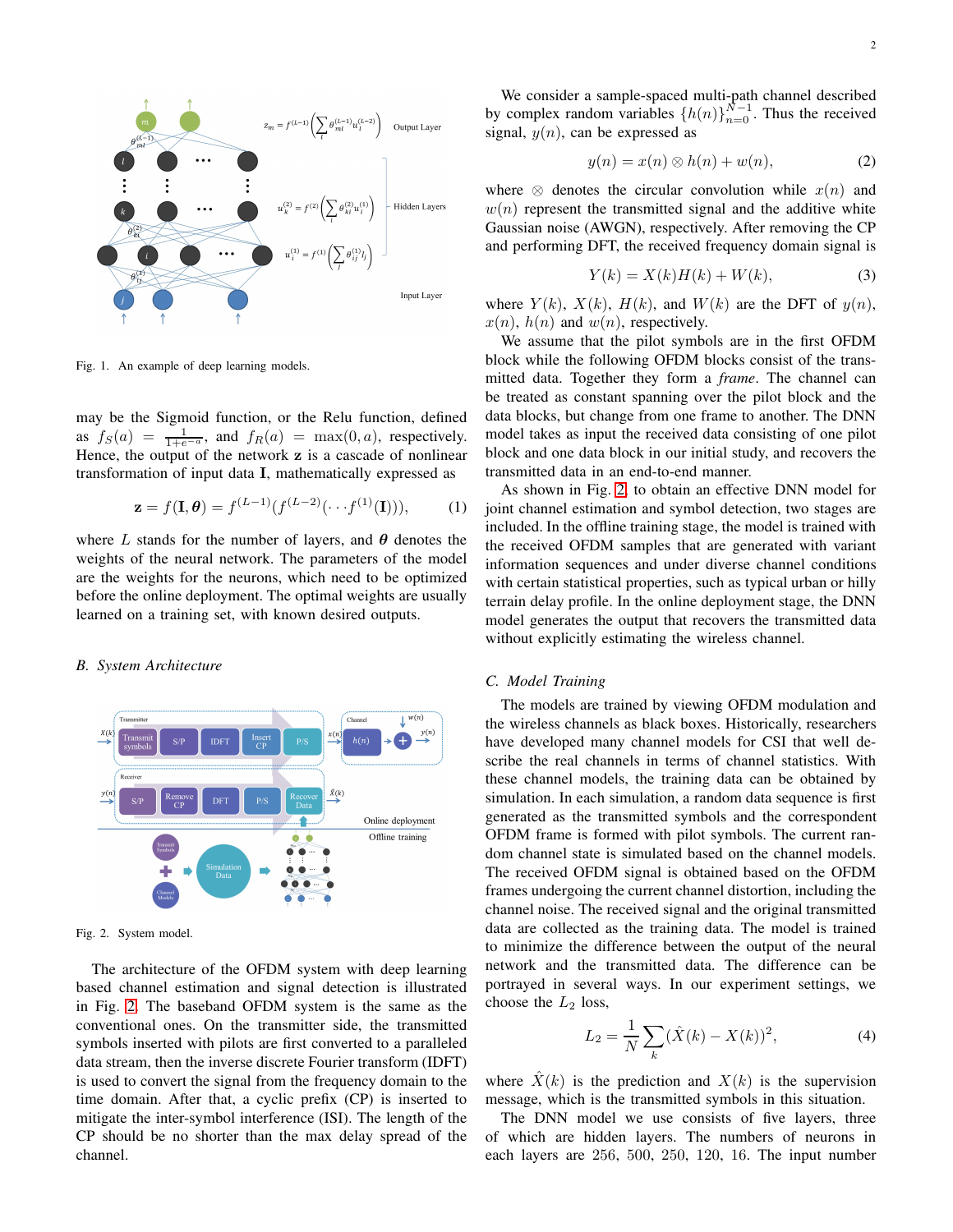

<span id="page-2-0"></span>Fig. 3. BER curves of deep learning based approach and traditional methods.

corresponds to the number of real parts and imaginary parts of 2 OFDM blocks that contain the pilots and transmitted symbols, respectively. Every 16 bits of the transmitted data are grouped and predicted based on a single model trained independently, which is then concatenated for the final output. The Relu function is used as the activation function in most layers except in the last layer where the Sigmoid function is applied to map the output to the interval  $[0, 1]$ .

#### III. SIMULATION RESULTS

We have conducted several experiments to demonstrate the performance of the deep learning methods for joint channel estimation and symbol detection in OFDM wireless communication systems. A DNN model is trained based on simulation data, and is compared with the traditional methods in term of bit-error rates (BERs) under different signal-to-noise ratios (SNRs). In the following experiments, the deep learning based approach is proved to be more robust than LS and MMSE under scenarios where fewer training pilots are used, the CP is omitted, or there is nonlinear clipping noise. In our experiments, an OFDM system with 64 sub-carriers and the CP of length 16 is considered. The wireless channel follows the wireless world initiative for new radio model (WINNER II) [\[9\]](#page-3-8), where the carrier frequency is 2.6 GHz, the number of paths is 24, and typical urban channels with max delay 16 are used. QPSK is used as the modulation method.

## *A. Impact of Pilot Numbers*

The proposed method is first compared with the LS and MMSE methods for channel estimation and detection, when 64 pilots are used for channel estimation in each frame. From Fig. [3,](#page-2-0) the LS method has the worst performance since no prior statistics of the channel has been utilized in the detection. On the contrary, the MMSE method has the best performance because the second-order statistics of the channels are assumed to be known and used for symbol detection. The deep learning based approach has much better performance than the LS method and is comparable to the MMSE method.

Since the channel model has a max delay of 16, it can be estimated with much fewer pilots, leading to better spectrum utilization. From Fig. [3,](#page-2-0) when only 8 pilots are used, the



<span id="page-2-1"></span>Fig. 4. BER curves without CP.

BER curves of the LS and MMSE methods saturate when SNR is above 10 dB while the deep learning based method still has the ability to reduce its BER with increasing SNR, which demonstrates that the DNN is robust to the number of pilots used for channel estimation. The reason for the superior performance of the DNN is that the CSI is not uniformly distributed. The characteristics of the wireless channels can be learned based on the training data generated from the model.

#### *B. Impact of CP*

As indicated before, the CP is necessary to convert the linear convolution of the physical channel into circular convolution and mitigate ISI. But it costs time and energy for transmission. In this experiment, we will investigate the performance with CP remover.

Fig. [4](#page-2-1) illustrates the BER curves for an OFDM system without CP. From the figure, neither MMSE nor LS can effectively estimate channel. The accuracy tends to be saturated when SNR is over 15 dB. However, the deep learning method still works well. This result shows again that the characteristics of the wireless channel have been revealed and can be learned in the training stage by the DNNs.

## *C. Impact of Clipping and Filtering Distortion*

As indicated in [\[10\]](#page-3-9), a notable drawback of OFDM is the high peak-to-average power ratio (PAPR). To reduce PAPR, the clipping and filtering approach serves as a simple and effective approach [\[10\]](#page-3-9). However, after clipping, nonlinear noise is introduced that could degrade the estimation and detection performance. The clipped signal becomes

$$
\hat{x}(n) = \begin{cases} x(n), & \text{if } |x(n)| \le A, \\ A e^{j\phi(n)}, & \text{otherwise,} \end{cases}
$$
 (5)

where A is the threshold and  $\phi(n)$  is the phase of  $x(n)$ .

Fig. [5](#page-3-10) depicts the detection performance of the MMSE method and deep learning method when the OFDM system is contaminated with clipping noise. From the figure, when clipping ratio (CR =  $A/\sigma$ , where  $\sigma$  is the rms of OFDM signal) is 1, the deep learning method is better than the MMSE method when SNR is over 15 dB, proving that deep learning method is more robust to the nonlinear clipping noise.